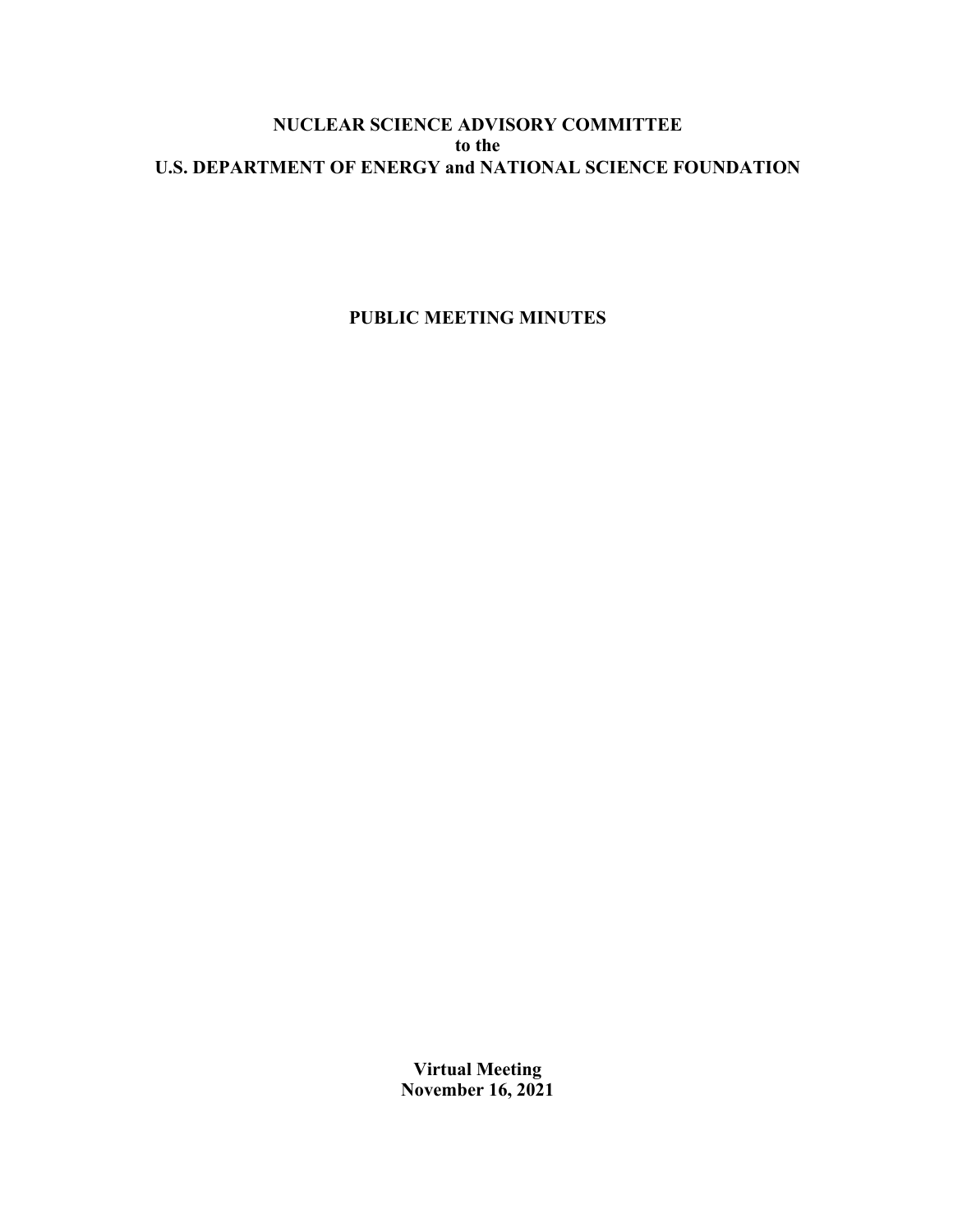## **NUCLEAR SCIENCE ADVISORY COMMITTEE SUMMARY OF MEETING**

The U.S. Department of Energy (DOE) and National Science Foundation (NSF) Nuclear Science Advisory Committee (NSAC) virtual meeting was convened at 10:00 a.m. ET on Tuesday, November 16, 2021, via Zoom®, by **Committee Chair Gail Dodge**. The meeting was open to the public and conducted in accordance with Federal Advisory Committee Act (FACA) requirements. Visit http://science.energy.gov for more information about NSAC.

## **NSAC Members Present**

Thomas Albrecht-Schoenzart Sonia Bacca Lee Bernstein Joseph Carlson Gail Dodge (Chair) Evangeline Downie Renee Fatemi Bonnie Fleming Vicki Greene

Tanja Horn Oliver Kester Joshua Klein Thomas Schaefer Rebecca Surman Fred Wietfeldt Boleslaw Wyslouch Sherry Yennello

## **NSAC Members Absent**

None

## **NSAC Designated Federal Officer**

Timothy Hallman, DOE, Office of Science (SC), Office of Nuclear Physics (NP), Associate **Director** 

## **Presenters**

Steve Binkley, DOE SC, Acting Director Donald Geesaman, Argonne National Laboratory (ANL) Timothy Hallman, DOE SC, NP, Associate Director Michael Heffner, Lawrence Livermore National Laboratory (LLNL), Nuclear and Chemical Sciences Division Sean L. Jones, NSF, Mathematical and Physical Sciences Directorate (MPS), Assistant Director Kelsie Krafton, DOE SC, NP, American Association for the Advancement of Science (AAAS) Allena Opper, NSF, Nuclear Physics, Program Director David Radford, Oak Ridge National Laboratory (ORNL), Physics Division Paul Sorensen, DOE SC, NP, Program Manager Sharon Stephenson, DOE SC, NP, Program Manager Lindley Winslow, Massachusetts Institute of Technology (MIT), Department of Physics John Wilkerson, University of North Carolina (UNC), Department of Physics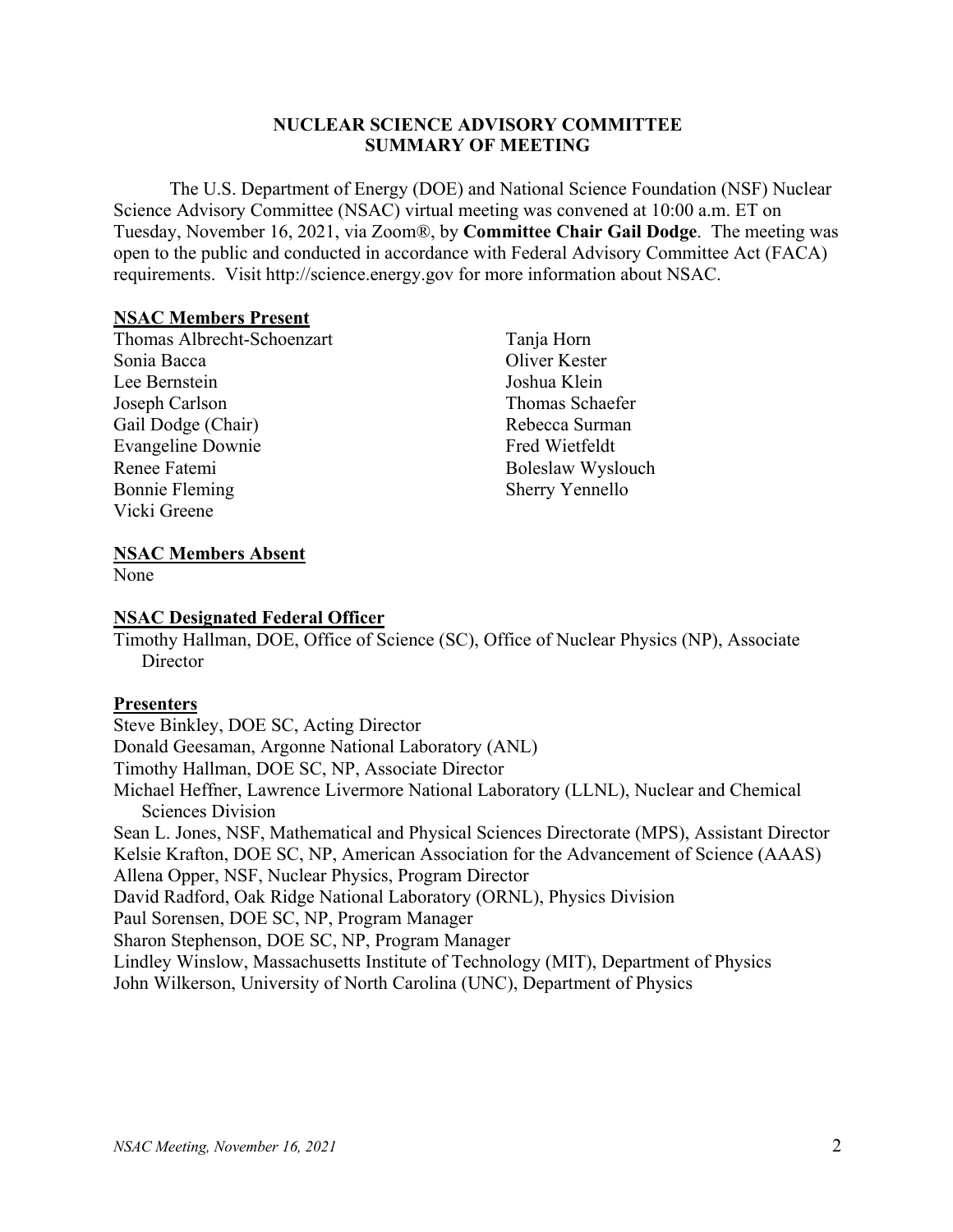## **Tuesday, November 16, 2021**

### **Welcome and Introduction**

Gail Dodge, NSAC Chair, welcomed attendees and asked committee members to introduce themselves.

### **Perspectives from the Department of Energy,** Steve Binkley, Acting Director of the Office of Science

Dr. Binkley noted the DOE priority activities. Secretary Jennifer Granholm is actively articulating the vision of the Biden-Harris Administration, which emphasizes clean energy, climate, and diversity, equity and inclusion (DEI). Deputy Secretary David Turk is interested in SC operations and the national laboratories. Dr. Binkley reviewed the status of political appointees and SC staff. Asmeret Berhe, the SC Director nominee, awaits a final confirmation vote before the full Senate. Geri Richmond was sworn in last week as the Under Secretary for Science and has met with SC leadership. Adam Kinney is serving as interim Chief of Staff. Mailinh McNicholas is a new Special Assistant.

Under the Biden-Harris Administration, the DOE applied energy programs were returned to the purview of the Under Secretary for Science and Energy, as organized during the second term of the Obama Administration. This provides opportunities for closer work between the SC and applied energy programs.

The fiscal year 2022 (FY22) President's Budget Request (PBR) seeks \$7.44B for the SC, which is a  $\sim$  5.9% ( $\sim$ \$414M) increase over the enacted FY21 budget level. The House Energy and Water Development Subcommittee issued a lower markup of \$7.32B. The Senate markup is higher at \$7.49B. Any increase to the overall budget will not necessarily be reflected in the budget for individual SC programs.

President Biden signed the Bipartisan Infrastructure Bill into law on November 15, 2021. The bill allocates significant funds for the DOE, but SC activities are not targeted. There are several Reconciliation Bill versions, offering the possibility of SC uplift. The DOE is operating under a continuing resolution (CR) in effect until December 3, 2021. A second, short CR is anticipated.

### **Discussion**

**Bernstein** asked about DOE applied energy programs. **Binkley** said the SC has collaborated with the applied energy programs, which include the Office of Energy Efficiency Renewable Energy (EERE), the Office of Fossil Energy and Carbon Management (FECM) and the Office of Nuclear Energy (NE). The SC has allocated  $\sim$ \$2.7B for clean energy research, primarily through the Offices of Basic Energy Sciences (BES) and Biological and Environmental Research (BER), which strongly link to the applied programs. There is ongoing work to create data inroads between the NE and NP programs.

**Perspectives from the National Science Foundation,** Sean Jones, Deputy Assistant Director for the Mathematical and Physical Sciences Directorate

Dr. Jones reviewed leadership and staff changes in the MPS Directorate. In FY20, MPS awarded >\$1.5B to ~2.5K competitive awards, supporting >29K individuals, ranging from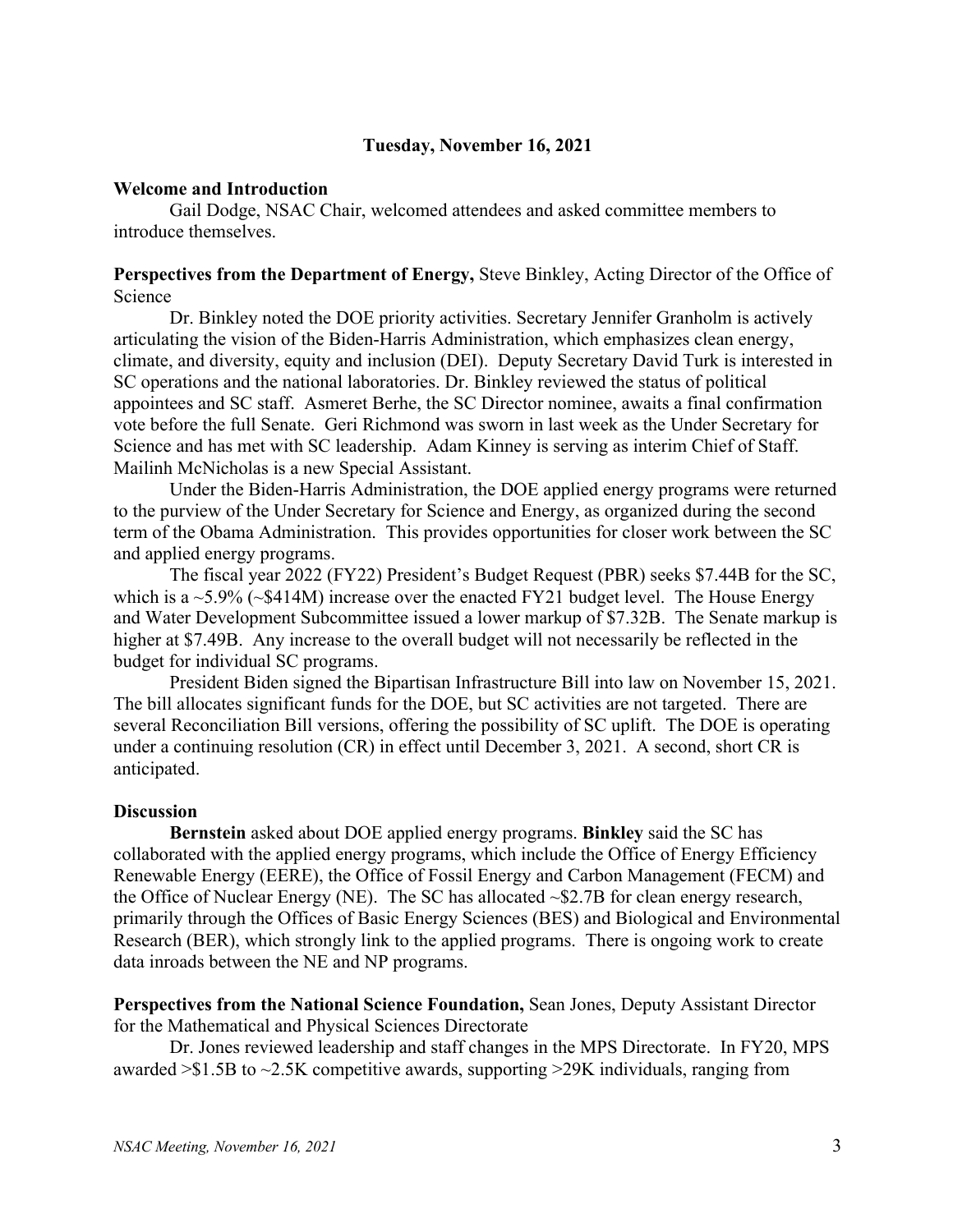undergraduate students to senior professors and other professionals at many of MPS's facilities and centers.

All NSF facilities are operational under COVID-19 protocols. NSF is monitoring the impacts of the vaccination mandate on staff. COVID-19 impacts to the Daniel K. Inouye Solar Telescope (DKIST) were minimized, and the transition to operations is scheduled in late November 2021. COVID-19, however, delayed Rubin Observatory progress by ~22 months. The project is ~91% complete with a re-baseline underway. The High-Luminosity Large Hadron Collider (HL-LHC) is  $\sim$ 20% complete, with university contributions most impacted by the pandemic. Cleanup of the Arecibo Observatory is projected to be completed by the end of 2021. A recent workshop explored future ideas for site instrumentation and Science, Technology, Engineering and Math (STEM) roles. Minor damage from Hurricane Ida to the Laser Interferometer Gravitational-Wave Observatory (LIGO) installation in Livingston, Louisiana has been addressed. Given growing concerns about satellite constellations, NSF is working with other federal agencies and the scientific community to raise awareness and explore mitigations.

NSF flagship activities in quantum information science (QIS) include foundries, research centers and the Quantum Leap Challenge Institutes (QCLIs). NSF will continue to support these initiatives in FY22, including through Research Experiences for Undergraduates (REUs), NSF Research Traineeships (NRTs) and other targeted activities for students and professors, especially those from underrepresented institutions. The second NSF QLCI competition issued two awards in FY21, conferring a total of \$25M each over five years to the QCLI for Quantum Sensing in Biophysics and Engineering and the QCLI for Robust Quantum Simulation. The Quantum Interconnect Challenges for Transformational Advances in Quantum Systems (TAQS) program issued ten awards totaling ~\$25M to FY21. NSF and DOE have formed a joint oversight group in quantum science and engineering.

The MPS community will also contribute to Artificial Intelligence- (AI-) enabled research in the physical sciences, including modeling and simulation; data and model analytics; concept discovery; and physical systems and experiments. In anticipation of a possible reissuing of the National AI Research Institutes solicitation, MPS published a Dear Colleague Letter (DCL) for Advancing Discovery with AI-powered Tools (ADAPT) in May 2021. Awards have focused on EArly-concept Grants for Exploratory Research (EAGERs), Research Advanced by Interdisciplinary Science and Engineering (RAISEs) and supplements to existing awards. ADAPT prioritizes collaboration among MPS domains; collaboration between MPS and AI researchers; broadening participation; and collaborations between industry and academia.

NSF's COVID-19 response prioritized individuals from the most strongly affected groups and those at vulnerable transition points, including those at Minority Serving Institutions (MSIs) or less affluent institutions; women researchers; underrepresented groups (URGs); undergraduate students; graduate students; postdocs, trainees or fellows; and early and midcareer faculty. Resources were distributed through existing and new initiatives. In FY21, MPS issued 33 and 45 Ascending Postdoctoral Research Fellowships (ASCEND) and Launching Early-Career Academic Pathways (LEAPS) awards, respectively. Awardees from both programs will broaden participation of URGS in MPS and STEM fields in the U.S. MPS anticipates 40-50 ASCEND and 20-40 LEAPS awards in FY22. Partnerships for Research and Education in Physics (PREP) and Partnerships for Research and Education in Chemistry (PREC) are new MPS programs to increase the recruitment, retention and degree attainment by URGs while strengthening ties with MSIs. PREP and PREC build on the Division of Materials Research (DMR) Partnerships for Research and Education Materials (PREM) model.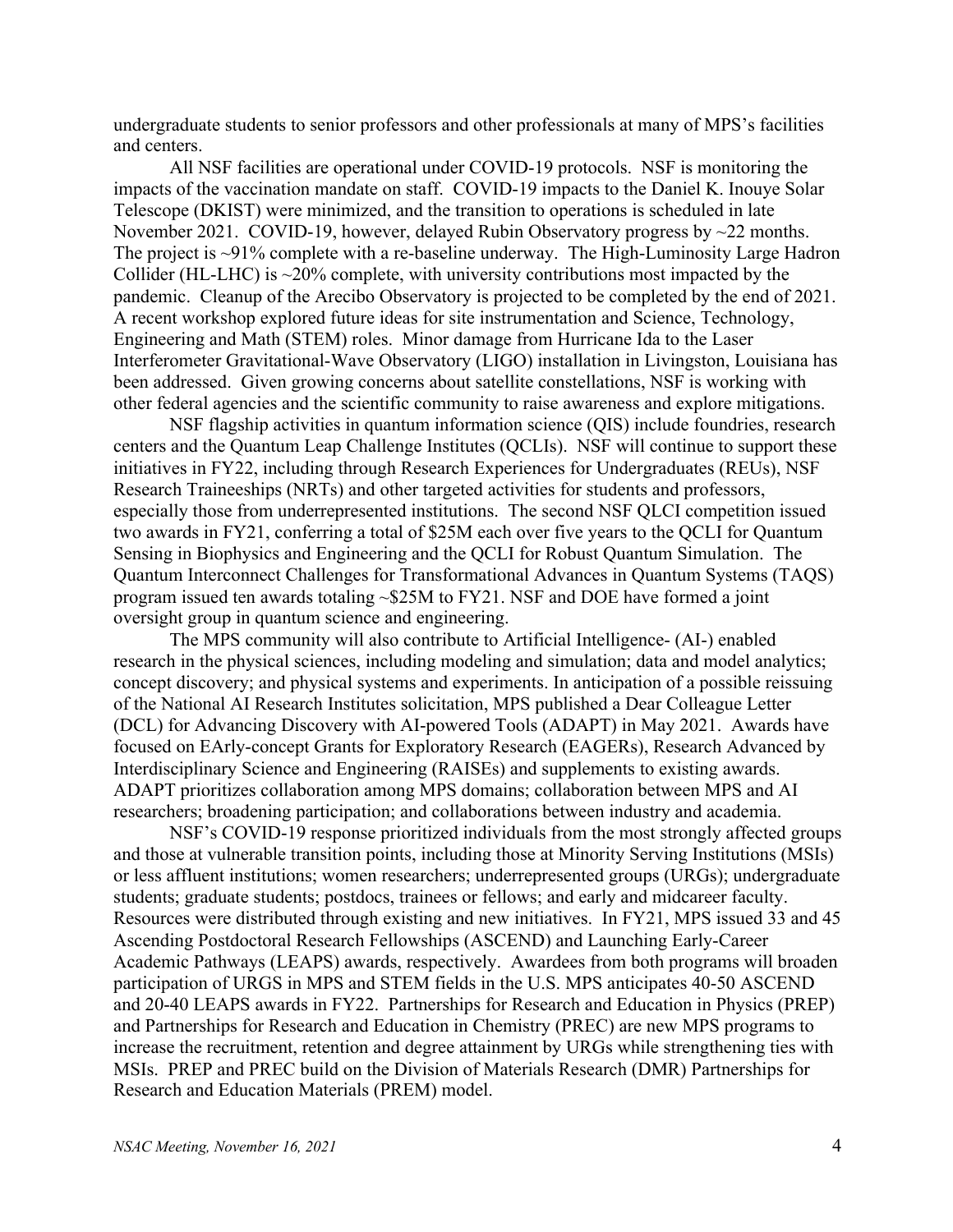The FY22 PBRs of  $\sim$ \$10.2B and  $\sim$ \$1.7B, respectively, for NSF and MPS are  $\sim$ \$1.7B and \$0.1B higher than enacted FY21 levels. The PBR allocates ~\$865M for the new Technology Innovation and Partnerships (TIP) Directorate. TIP will cut across existing NSF directorates to accelerate innovation and partnerships at speed and scale through three subdivisions. The Technology Translation subdivision will encompass the existing Partnerships for Innovation (PFI) and Small Business Innovation Research and Small Business Technology Transfer (SBIR/STTR) programs and generate the new Innovate Pathways program. The Technology & Innovation Ecosystem subdivision will comprise the existing Convergence Accelerator and Innovation-Corps (I-Corps) programs and the new Regional Innovation, Industries of Tomorrow Co-investment and Entrepreneurial Fellows programs. The Partnerships as a Foundation subdivision will manage the new Accelerate Partnerships program. TIP legislation envisions new Regional Innovation Accelerators or Regional Innovation Engines (RIAs/ RIEs) at scales much larger than typical NSF centers. RIAs/ RIEs will address major scientific and technological goals while serving as research hubs in NSF's broader portfolio to incentivize partnerships and balance geographic activities bringing about broad societal benefits.

#### **Discussion**

**Yennello** inquired about the federal vaccine mandate. **Jones** said the NSF is still determining the mandate's impact for those funded through cooperative agreements. Cooperative agreements make some awardees federal employers. Additionally, some NSF facilities have been affected by state mandates. NSF and employees are evaluating legal ramifications and flexibilities afforded by the mandate. **Dodge** remarked that the mandate does not apply to many principal investigators (PIs) who are not working under cooperative agreements.

**Klein** requested more information about TIP. **Jones** explained the NSF is determining how TIP will measure success. TIP may set return on investment milestones of three- to fiveyear periods with associated reporting requirements. Such metrics will be set in partnership with the community. The rest of the NSF will remain curiosity driven with the aims of advancing scientific knowledge and broader impacts and TIP will work synergistically with these directorates within the curiosity-driven-to-use-inspired cycle of innovation

**Dodge** asked if TIP is likely to survive budget finalization. **Jones** stated TIP is high priority for the NSF Director and reflects the Biden-Harris Administration's priorities.

### **DOE Office of Nuclear Physics Overview,** Timothy Hallman, Associate Director

Hallman reviewed NP vacancies and staff changes.

The FY22 PBR for NP requests \$720M. The House and Senate marks are \$665M and \$744M, respectively. Though budget uncertainty continues, it is imperative that NP stay united and focused on delivering discoveries, scientific knowledge, technological advances and workforce training. Compared to the enacted FY21 budget levels, the FY22 PBR increases Core Research in Medium Energy, Heavy Ions and Theory by ~12% and the Fundamental Symmetries, Nuclear Structure and Nuclear Astrophysics portfolios by 15%. The FY22 PBR increases aim to reverse the downward trend in research funding over recent years. Commitments for the Large Hadron Collider (LHC) management and operations are met. Research for the Facility for Rare Isotope Beams (FRIB) is increased, but below the planned level. Support for the neutron electric dipole moment (nEDM) experiment is significantly below the planned profile, possibly impacting schedule. Relative to FY21 levels, Scientific Discovery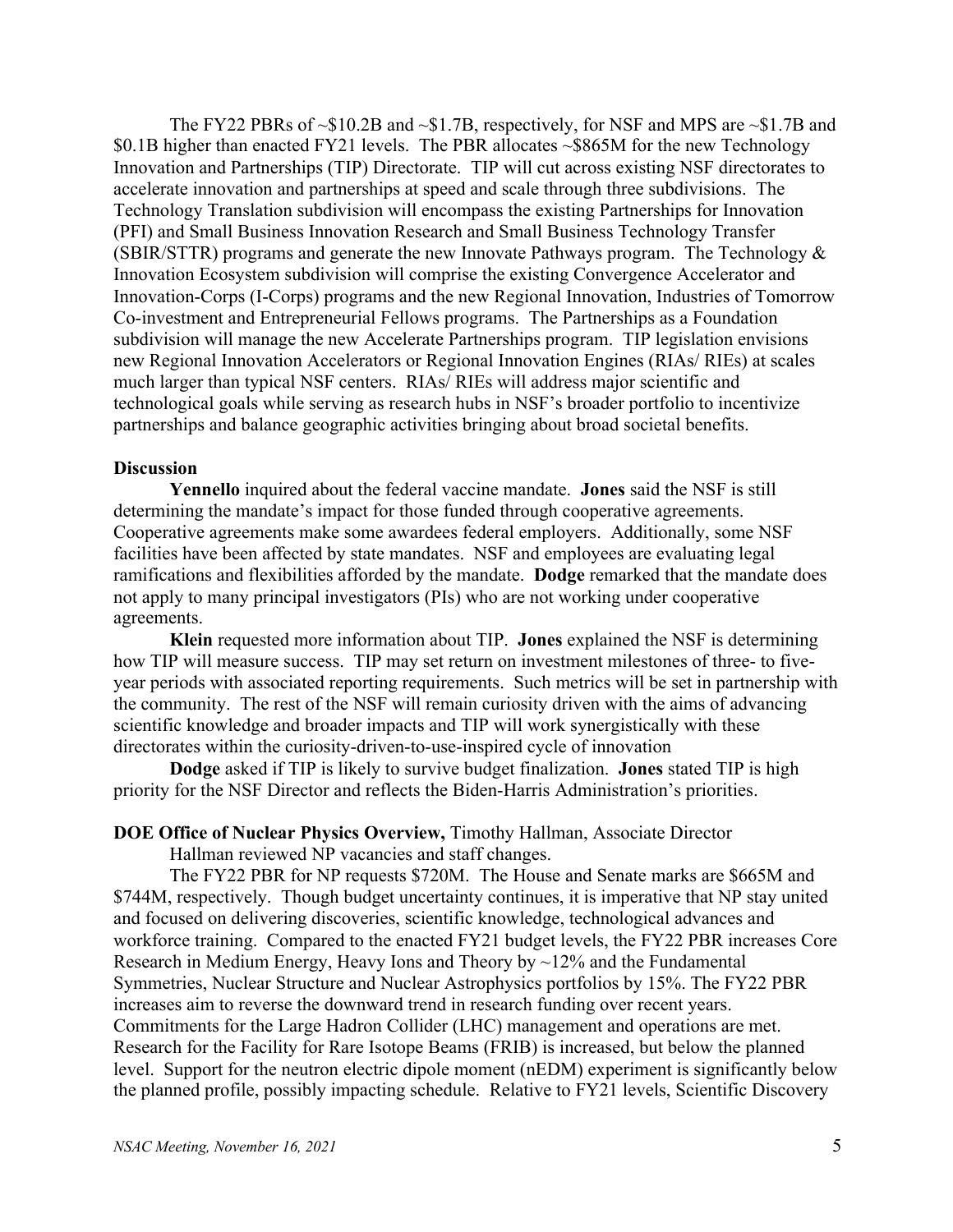through Advanced Computing (SciDAC) is increased by \$600K to support SciDAC-5, while Nuclear Data, Accelerator Research and Development (R&D) and QIS initiative are increased by \$3.5M, ~\$1M and ~\$1M, respectively. Funding for the Artificial Intelligence and Machine Learning (AI/ML) initiative is flat at ~\$4M. NP will participate in four additional, cross-cutting initiatives in FY22: Reaching a New Energy Sciences Workforce (RENEW) at \$3M, Accelerator Science and Technology Accelerator (S&T) at \$2M, Integrated Computational and Data Infrastructure at \$1M and Microelectronics at \$500K.

Facilities are supported at >90% of optimal, with the Relativistic Heavy Ion Collider (RHIC), Continuous Electron Beam Accelerator Facility (CEBAF), Argonne Tandem Linac Accelerator System (ATLAS) and FRIB operating at 18 weeks (90% of maximum), 31 weeks (90% of optimal), 39 weeks (93% of optimal) and 12 weeks (100% of optimal for its first run), respectively. FRIB operations are increased to \$77M but are below the planned level of \$82M. Construction for the Electron Ion Collider (EIC) includes \$20M in Total Estimated Costs (TEC) and \$10M in Other Project Costs (OPC).

Funding for ongoing Major Items of Equipment (MIEs) is below the planned level for the Gamma-Ray Energy Tracking Array (GRETA) at \$6.6M; at the baseline level of \$0.2M for the super Pioneering High Energy Nuclear Interaction eXperiment (sPHENIX); at a \$7M TEC for Measurement of Lepton-Lepton Electroweak Reaction (MOLLER); at a \$1.44M TEC for Tonscale Neutrinoless Double Beta Decay (0vββ); and at a \$3M TEC for the High Rigidity Spectrometer (HRS). The Isotope Program is no longer embedded within the NP budget.

Due to COVID-19, the SC is operating in maximum telework mode, with only missioncritical travel allowed.

Progress has been made on all top recommendations from the 2015 Long Range Plan (LRP) for Nuclear Science. Though a charge has not been delivered, a new LRP may be warranted based on FY22 appropriations.

Following on the portfolio review of ton-scale 0vββ technologies, a North American and European Summit was held this fall. One of the outcomes of the summit was that common ground exists for an international approach to 0vββ investment and the mounting of two tonscale experiments in North America and Europe, respectively.

FRIB construction is concluding, and its science program will commence in February 2022. FRIB's 1500-member user group submitted 82 proposals from 130 institutions in 30 countries requesting ~9,800 hours of beam time. The EIC received Critical Decision 1 (CD-1) approval in June 2021. The DOE cost range is between \$1.7B and \$2.38B. New York State is planning to contribute a \$100M grant to support EIC conventional construction. International stakeholders are anticipated to contribute ~\$90M and ~\$50M in-kind for the detector and accelerator, respectively. The estimated cost to reach CD-2 is ~\$123M. Pending FY22 appropriations, the planned CD-2 date is the second quarter (Q2) of FY23. The SEparator for CApture Reactions (SECAR) was successfully completed. GRETA is preparing for re-baseline due to funding allocations falling below the funding profile established at CD-2. HRS and MOLLER implementations continue and both projects are making appropriate progress toward CD-2.

Addressing gaps in nuclear data is important for advancing cross-cutting work in medicine, astrophysics, nonproliferation, materials, energy and space exploration.

In addition to the open solicitation, FY22 Funding Opportunity Announcements (FOAs) are planned for Topical Theory Collaborations, Quantum Horizons, SciDAC-5, Interagency Nuclear Data, and R&D for Next Generation Nuclear Physics Accelerator Facilities. Additional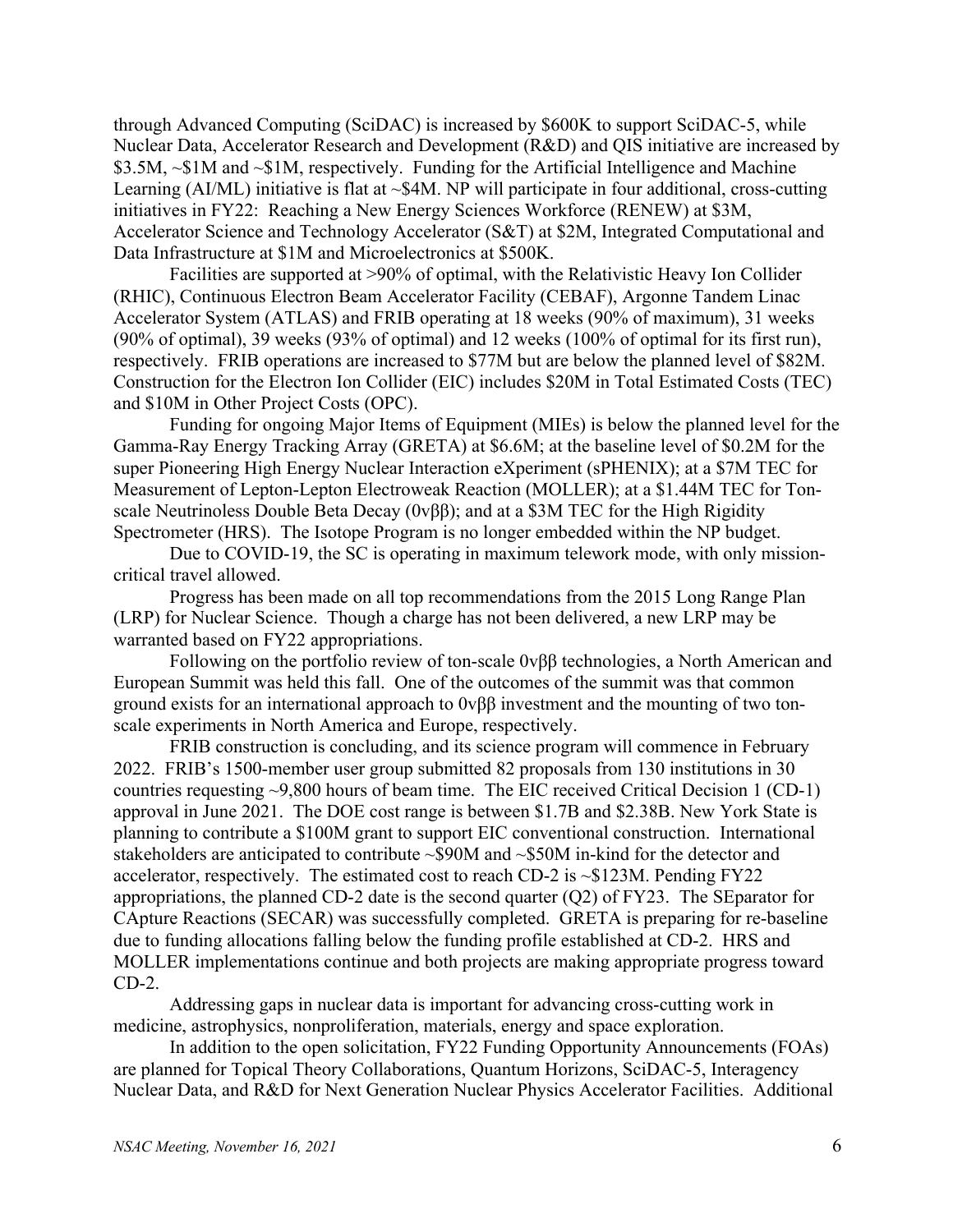FOAs may be added. A new white paper titled *Accelerating Innovation in Medical Care through Discovery in the Physical Sciences (AIMDPS): A New Crosscutting Architecture for Leveraging DOE – National Institutes of Health (NIH) Collaboration* is available.

NP usage of the National Energy Research Scientific Computing Center (NERSC) will increase in FY22 and the Innovative and Novel Computational Impact on Theory and Experiment (INCITE) program requests are under consideration.

NP's RENEW efforts for FY21 and FY22 are primarily centered on traineeships for MSIs collaborating with research universities and national laboratories.

Community feedback from the American Physical Society Division of Nuclear Physics (APS DNP) indicates that gender DEI continues to be a serious issue. Reported complaints from the last six months range from dismissive behaviors based on gender to behaviors bordering on attempted sexual assault. Dr. Hallman emphasized that such behaviors must stop now. Bad behaviors can continue only if people of good conscience and integrity do nothing.

### **Discussion**

**Charles Hyde** asked about the SC's role in the upcoming review of EIC detector proposals. **Hallman** said the NP will observe the panel convened by BNL and JLab.

**Dodge** raised the Research Director position. **Hallman** indicated NP has permission to fill the position and hopes to post an announcement in the coming months.

**Dodge** posed questions about COVID-19 protocols for DOE laboratories. **Hallman** remarked that each lab has its own SC-approved safety plan for restoring on-site activities. Some travel has been restored, though travel requests must be mission critical and receive approval from the Acting Office of the Director.

**Fatemi** (via chat) commented that COVID-19 has caused significant hardship at the Solenoid Tracker at RHIC (STAR) because LBNL colleagues are unable to take shifts. If the problem is severe, **Hallman** advised requesting an exception. He cannot make promises, but he will personally engage with issues he is made aware of. **Haiyan Gao** (BNL, chat) said LBNL recently approved travel to BNL for STAR shifts.

**Bernstein** called attention to the reorganization of the applied energy programs and asked about opportunities for collaboration between NP and NE. **Hallman** observed that the NP nuclear data program is working to provide accurate data to NE.

### **NSF Nuclear Physics Overview,** Allena Opper, Program Director

Opper reviewed staff changes in the Division of Physics (PHY).

FY22 FOAs include the PHY Investigator Initiated Research; Major Research Instrumentation; and PHY Mid-Scale Instrumentation. PHY currently supports three Mid-scale projects in nuclear physics: nEDM, Large Enriched Germanium Experiment for Neutrino-less double beta Decay-200 (LEGEND-200) and MOLLER. PHY Graduate Research (PHY-GR) Supplements and REU Supplements emphasizing support for underrepresented minorities (URMs) in STEM fields are available through the PHY DCL titled *Growing a Strong, Diverse Workforce.* LEAPS and ASCEND proposals are due in early January 2022.

Several Broadening Participation programs in the Education and Human Resource Directorate are supported in the FY22 PBR: Organizational Change for Gender Equity in STEM Academic Professions (ADVANCE); Alliances for Graduate Education and The Professoriate (AGEP); Centers of Research Excellence in Science and Technology (CREST); Excellence Awards in Science and Engineering (EASE); Historically Black Colleges and Universities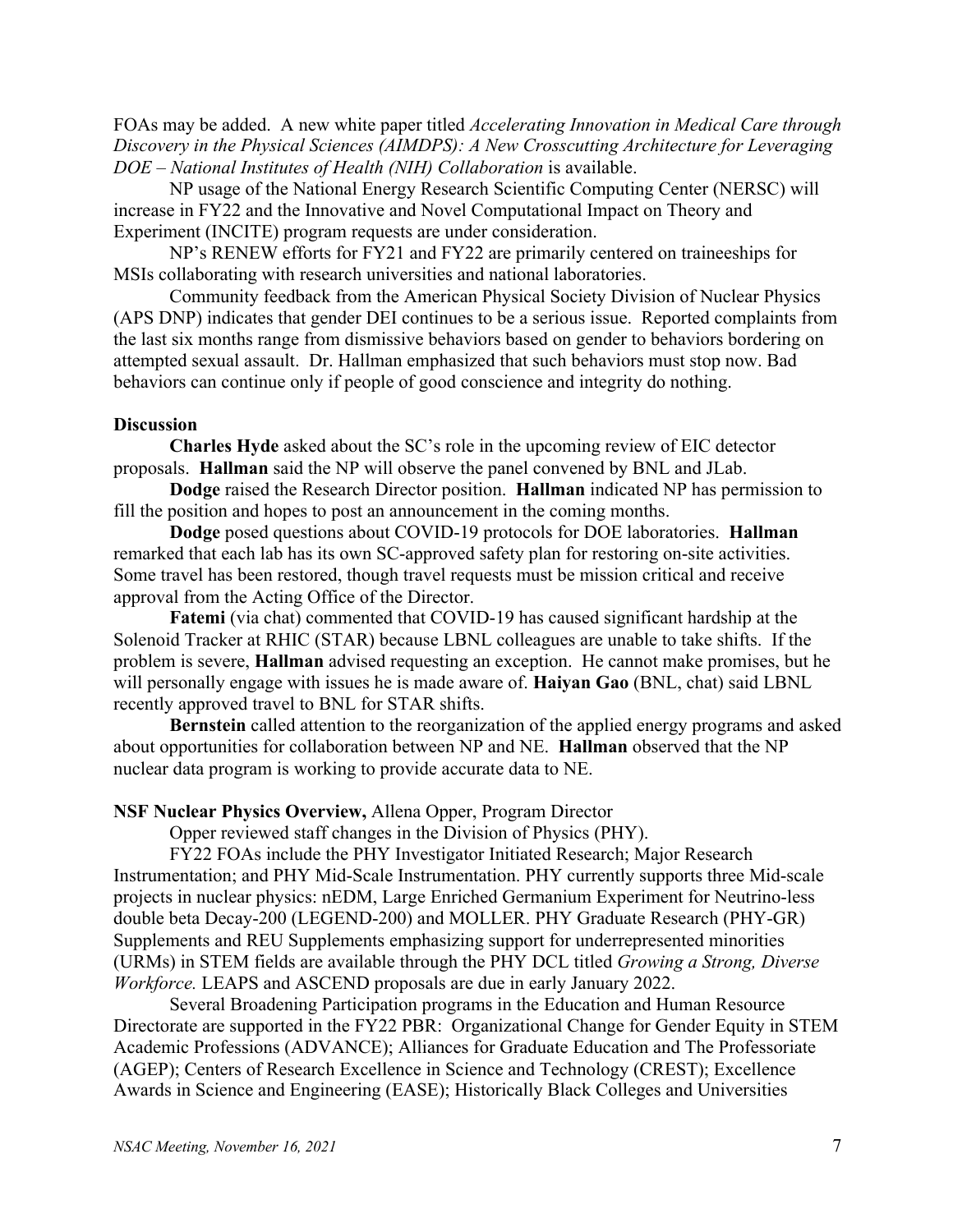Undergraduate Program (HBCU-UP); Improving Undergraduate STEM Education: Hispanic-Serving Institutions (IUSE: HSI); Inclusion across the Nation of Communities of Learners of Underrepresented Discoverers in Engineering and Science (NSF INCLUDES); Louis Stokes Alliance for Minority Participation (LSAMP); NSF Scholarships in STEM (S-STEM); and Tribal Colleges and Universities Program (TCUP).

The FY22 NSF budget proposal reflects the Biden-Harris Administration's priorities. While the PBR and the House and Senate marks increase overall NSF funding relative to enacted FY21 levels, the proposed increases vary. In addition, some budget increases are linked to the new TIP Directorate.

PHY program highlights featured the Young Scholars Program at the University of Illinois Urbana-Champaign (UIUC) that was initiated by the UIUC Nuclear Physics Group and expanded to the entire College of Engineering. Science highlights included results from the final Gamma-Ray Energy Tracking In-beam Nuclear Array (GRETINA) Campaign at NSCL; progress from the ReA Stand-Alone program; characterization of the symmetry energy of the equation of state in neutron stars; and improved measurement of the free neutron lifetime.

#### **Discussion**

None.

Dodge dismissed the meeting for lunch at 12:15 p.m. and reconvened at 1:00 p.m.

**DOE NP Diversity Pilot Program**, Sharon Stephenson, Program Manager; Paul Sorensen, Program Manager; Kelsie Krafton, American Association for the Advancement of Science Fellow

Despite several activities aimed at broadening participation, lack of diversity in the NP community has persisted. To address this gap, NP gathered information from 1) mentor experiences and observations of the NP portfolio; 2) community reports; 3) community examples of effective efforts; and 4) conversations with PIs from MSIs, HBCUs, Carnegie Research 1 (R1) institutions and others. Synthesized results culminated in the NP Traineeship Award pilot program offering paid, long-term research traineeships for undergraduates with an emphasis on faculty-to-faculty engagement. The pilot program builds on existing infrastructure, enabling national laboratories and universities to work with MSIs to provide extended training and mentorship to undergraduates during the summer and academic year. Guided by the AIP National Task Force to Elevate African American Representation in Undergraduate Physics and Astronomy (TEAM-UP) Report recommendations, the pilot program seeks to remove URG barriers to graduate school, providing students with a sense of belonging and developing a physics identity while receiving financial support during academic advancement.

In FY21, NP received 36 proposals to create collaborations with >40 MSIs and to host  $>$ 200 trainees. The requested  $\sim$ \$12M exceeded the  $\sim$ \$3M in planned funding, making award selection challenging. A diverse panel of reviewers selected a total of 21 awards involving five DOE laboratories, one SC user facility, two NP centers of excellence and 37 colleges and universities. HEP is partially funding eight of these awards while NP is partially funding three awards in the HEP portfolio related to DEI. Of the 37 colleges or universities, 73% are MSIs, including 14 HCUs, nine HSIs, one Black-Serving Institution, one Predominantly Black Institution (BPI), two Asian American and Native Pacific Islander Serving Institutions (AANAPISIs) and one Native American Serving Institution. Of note, 43% of the awardees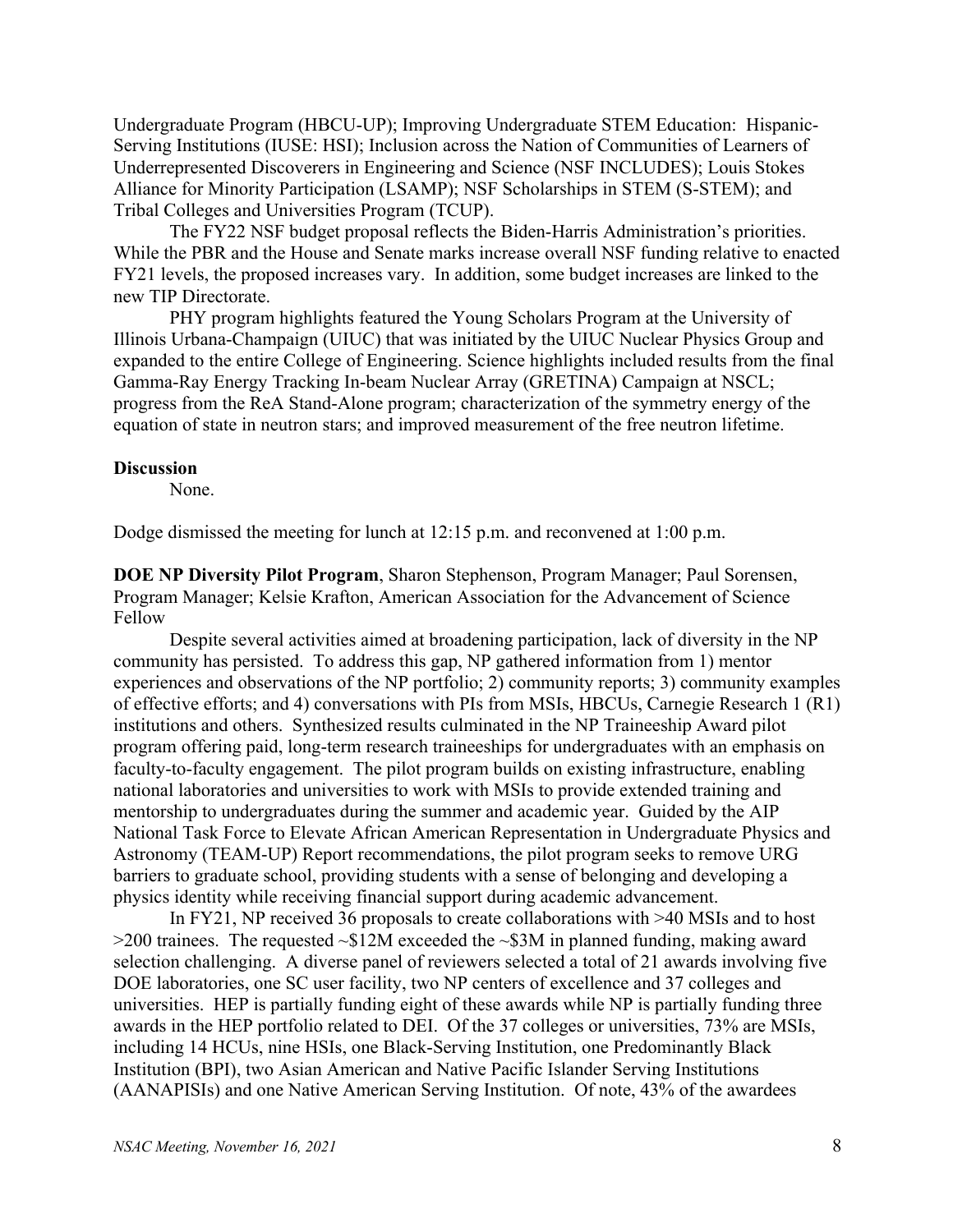participating in the pilot program are Pell Grant recipients. Pell Grants are awarded to undergraduate students without prior degrees and who display exceptional financial need. The percent of Pell Grant awardees among the populations attending the HBCUs, HSIs and non-MSIs participating in the NP pilot is 60%, 43% and 22%, respectively. Data collected during the pilot program will be analyzed in partnership with Dr. Felicia Commodore of Old Dominion University to inform future program implementation.

Early highlights from the pilot program include activities coordinated through the Institute for Science to Inspire the next Generation of a Highly Trained Workforce (INSIGHT) Center at FRIB; BNL; Skyline College, a community college; and LANL. Congress and the DOE recognized the enthusiastic response of the NP community, and the FY22 PBR allocates resources for the RENEW initiative to expand activities across the SC.

To make connections and advertise funding opportunities, NP is attending conferences, including those where the DOE has not historically had a presence, such as the Society for Advancement of Chicanos/Hispanics and Native Americans in Science (SACNAS). The SC is also considering development of an online resource hub to facilitate discovery of funding opportunities. NP is utilizing the White House-released guide titled *Best Practices for Diversity and Inclusion in Stem Education and Research* to steer program expansion.

### **Discussion**

**Bernstein** thanked the speakers and noted the strong correlation of need-based students and participating MSIs, as evidenced by the percent of Pell Grant recipients. Those from underprivileged backgrounds carry hidden insecurities; it is very important that the NP community make students feel welcome in the field and let them know there is a place for them.

**Glen Crawford**, the HEP Research Director, voiced strong support for the NP pilot program and appreciation for the chance to co-fund proposals. HEP is actively developing a similar program as part of the RENEW initiative and looks forward to future collaborations.

**Downie** praised the program's collaboration with HBCUs and MSIs but urged further outreach to and involvement of community colleges. Community colleges are a source of diverse and talented students. Many community college attendees may not realize physics is a viable career path. **Krafton** commented the Office of Workforce Development for Teachers and Scientists is holding listening sessions with community college representatives present at each meeting. Information gathered at these listening sessions will help guide future SC outreach to community colleges. **Sorenson** added the FOA intentionally offered PIs the flexibility to accommodate unique institutional needs, capabilities and connections. The program made awards that rely heavily on community college engagement.

**Yennello** (chat) remarked that the 2022 April APS meeting will hold a mini symposium to highlight pilot program efforts. Abstracts are encouraged.

## **LEGEND-1000 Technical Update**, David Radford, Physics Division at Oak Ridge National Laboratory

The LEGEND Collaboration aspires to develop a phased, Ge-based ton-scale 0vββ experiment with a discovery potential at a half-life  $(T_{1/2})$  beyond  $10^{28}$  years using existing resources as appropriate to expedite results. Formed in 2016 through a merger of the MAJORANA Demonstrator (MJD) and GERmanium Detector Array (GERDA) efforts and several new institutions, the Collaboration currently comprises  $\sim$ 260 members, 48 institutions and 11 countries.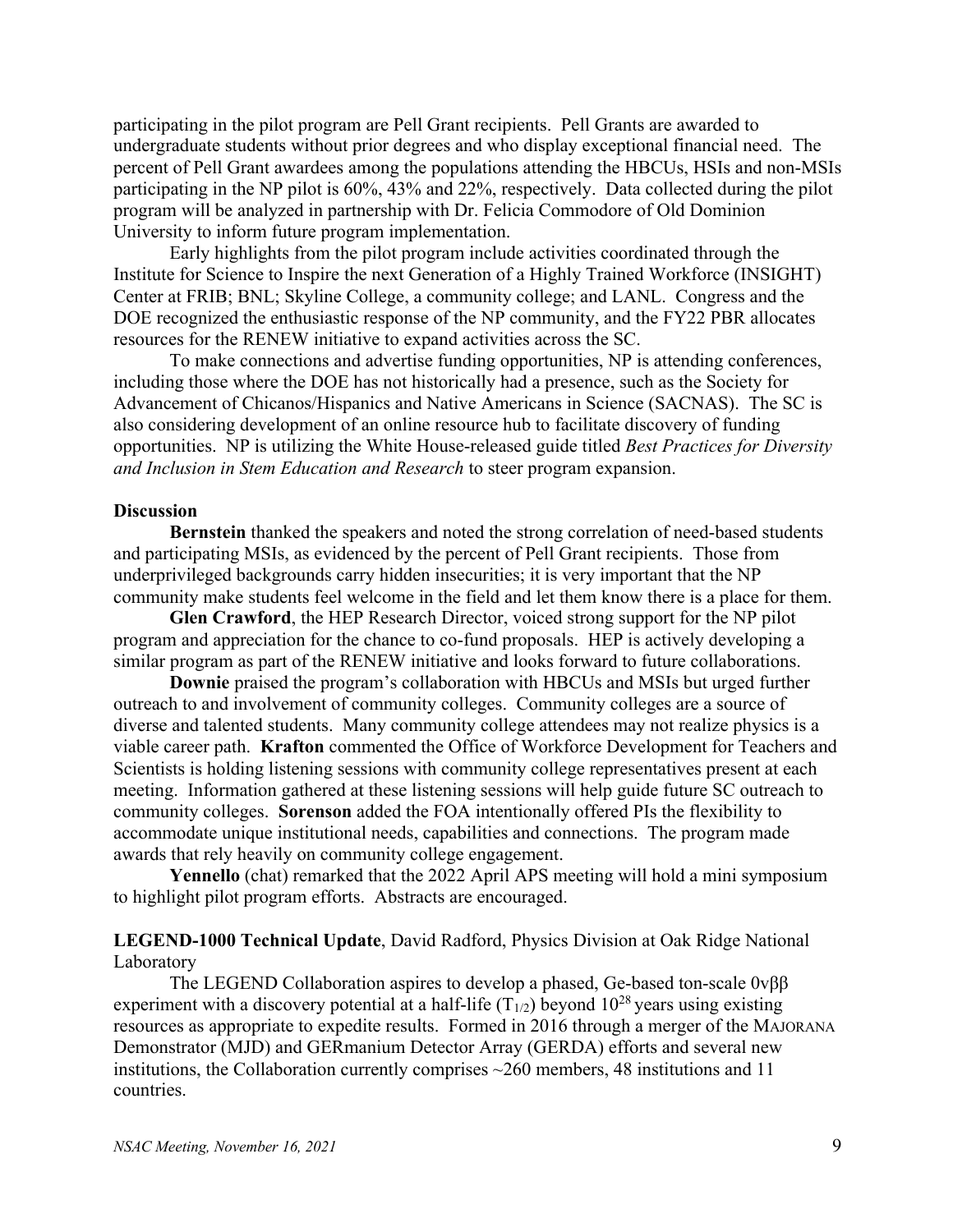The experiment envisions 1,000 kg of enriched  $^{76}$ Ge detectors suspended within four encapsulated modules made of ultra-pure materials with  $\sim$ 100 detectors per module. The modules will contain liquid argon (LAr) and a dual-fiber read-out curtain. These modules will be shielded within an underground LAr cryostat enclosed in a water tank. The baseline site is Sudbury Neutrino Observatory Laboratory's (SNOLab's) Cryopit in Canada, and the alternative site is at Gran Sasso National Laboratory (LNGS) in Italy.

Innovations have led to inverted-coaxial, point contact (ICPC) detectors with superb energy resolution and proven long-term stability in LAr. ICPCs are insensitive to alpha particles or  $n^+$  outer contact. Their small  $p^+$  contact enables event topology discrimination while their large mass yields background levels four times lower than those of the Broad Energy Germanium detectors (BEGes) and P-type Point Contact germanium detectors (PPCs) used by GERDA and MJD, respectively.

The experiment aims to be quasi-background free, meaning less than one background count in a 4σ Region of Interest (ROI) with 10 tonne-years (t yr) of exposure. LEGEND-1000's background model builds on proven GERDA and MJD methods, and simulated experiments show a flat background in the area of a possible 0vββ signal. Simulations suggest a low-risk path to meeting background goals at  $10^{-5}$  counts / (keV x kg x yr). LEGEND-1000 itself will measure background.

LEGEND-1000 has a technically driven funding profile at a total DOE cost-point estimate of \$257M, including 56% contingency. The anticipated DOE project scope is 60% of the \$442M total while international collaborators intend to contribute the remaining 40%. The project anticipates achieving CD-1 in Q4 of FY22 and CD-3 in Q3 of FY28.

The first phase of the LEGEND program, LEGEND-200, has a  $T_{1/2}$  sensitivity goal of  $10^{27}$  years and is located at LGNS. LEGEND-200 deploys an improved LAr system,  $\sim$ 135 kg of novel ICPC detectors plus 62 kg of PPCs and BEGes with low background materials while reusing the GERDA cryostat and infrastructure. LAr scintillation light will be detected through a low-background, wavelength-shifting curtain of fibers and Silicon Photomultipliers (SiPM) arrays surrounding detectors. LEGEND-200 is currently in commissioning.

### **Discussion**

**Dodge** asked when LEGEND-200 will begin taking data. **Radford** said data taking will commence in early 2022. Information on background and other performance parameters will be available within a couple of years.

**Wietfeldt** inquired about the expected gamma ray energy threshold of the LAr veto. **Radford** replied the threshold is one photoelectron, corresponding to  $\sim$ 20 keV.

**nEXO Technical Update**, Michael Heffner, nEXO Project Director, Lawrence Livermore National Laboratory

The U.S.-led next Enriched Xenon Observatory (nEXO) experiment has well-defined project management roles and is supported by nine countries, 33 institutions and ~200 collaborators. The experiment proposes to encapsulate 5 tons of liquid  $^{136}$ Xe (LXe) in a time projection chamber (TPC) with SiPM arrays to detect xenon scintillation. This configuration will be shielded by a copper vessel contained within a cryostat submerged in water. The entire apparatus is proposed to be located at SNOLab. A prototype, EXO-200, was completed seven years ago, demonstrating the deployable nature of this technology.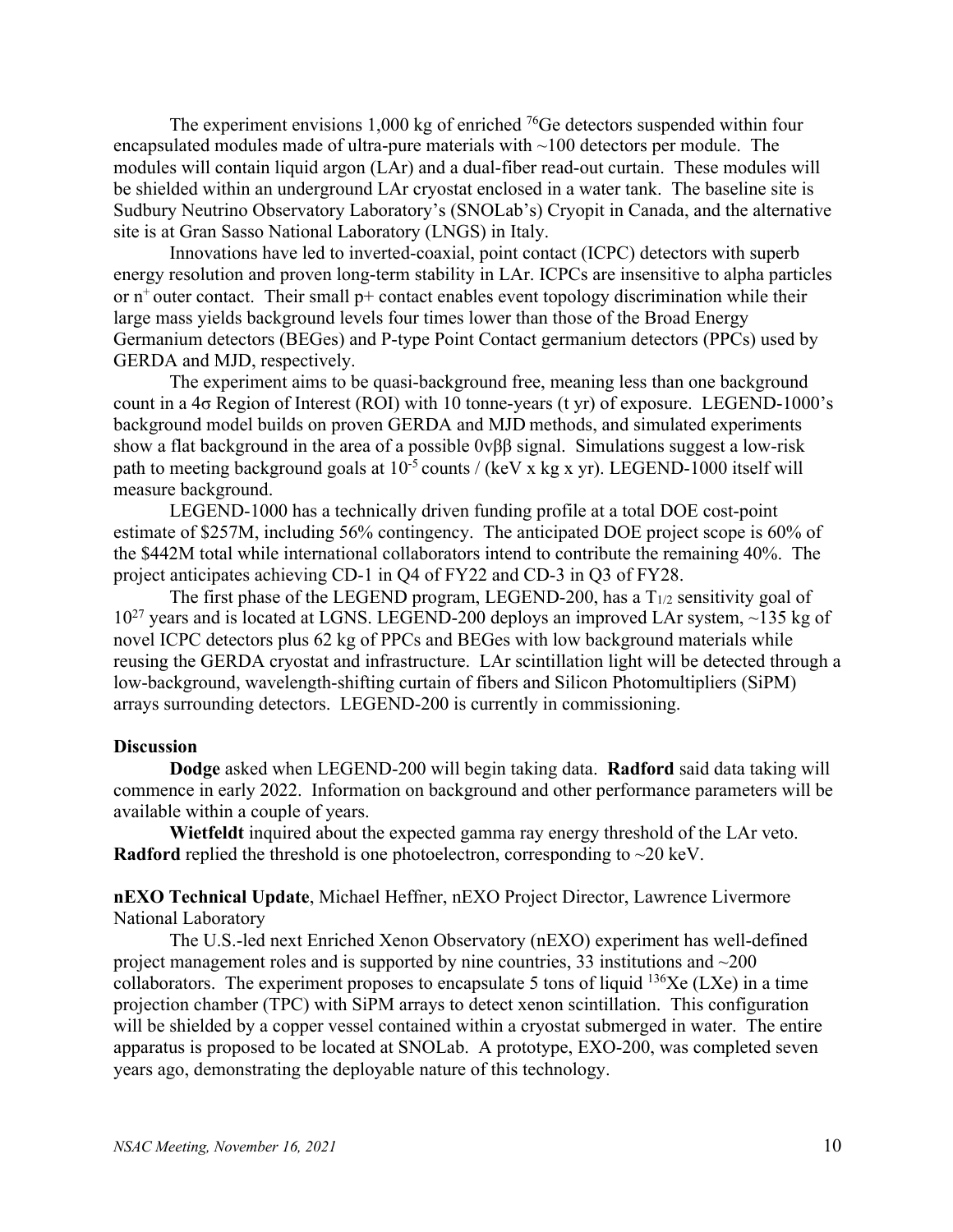The nEXO TPC measures scintillation and produces a three-dimensional (3D) image of ionization. This enables particle identification, calculation of sufficient energy resolution and topological assessments that can locate where events originate in the TPC and help distinguish background from a signal. The LXe TPC offers favorable background scaling with mass indicating that background decreases with size and larger detectors are possible, including at the kiloton scale.  $^{136}$ Xe can also be swapped for depleted or natural sources, permitting a possible null experiment to conclusively verify a discovery. A recent publication details an R&D path to obtaining kiloton of Xe.

Projections suggest nEXO will achieve a  $T_{1/2}$  sensitivity of 1.35 x 10<sup>28</sup> years at the 90% confidence level (CL) in ten years of data taking. nEXO backgrounds are also well-understood, including events resulting from  $^{222}$ Rn and its daughter  $^{214}$ Bi, experimental materials' intrinsic radioactivity, solar neutrinos and cosmic rays. In circulating LXe, 214Bi decay is highly suppressed, and many decay events occur at peripheral TPC locations such as the cathode. Thus, the relevant radon background components do not have a signal-like spatial distribution. There is ongoing work to further reduce system Rn background. Additional R&D areas address readout electronics, SiPM development, radioassays, TPC prototyping and materials.

#### **Discussion**

**Dodge** asked about EXO-200 status. **Heffner** said the prototype experiment was completed. The detector is no longer running, and as much information as possible has been extracted.

**CUPID Update**, Lindley Winslow, CUPID Institutional Board Chair, Department of Physics at Massachusetts Institute of Technology

The Cryogenic Underground Observatory for Rare Events (**C**UORE) **U**pgrade with **Particle ID (CUPID) will replace the CUORE TeO<sub>2</sub> detector array with a new one based on** Li2MoO4 to complement an international suite of experiments in 0vββ detection. Array replacement will confer new scintillating bolometer functionality enabling detection of light in addition to heat from decay events. Comparing light and heat signals facilitates discrimination of alpha events from β and gamma events. Additionally, the decay energy (O-value) of  $100$ Mo is >3,000 keV, significantly reducing background. CUPID has the same mass scale as CUORE allowing cryostat reuse. Of note, CUORE is the largest 10 mK refrigerator in the world.

The CUPID scintillating bolometer technology is based on two prior demonstrator projects. The French-led CUPID-Mo Demonstrator at the Modane Underground Laboratory employed 20  $Li_2^{100}MoO_4$  crystals as scintillating bolometers. CUPID-Mo showed sufficient particle identification, low background level and satisfactory energy resolution to certify feasibility of a full-scale CUPID experiment. The Italian-led CUPID-0 Demonstrator at LNGS used  $26 Zn^{82}$ Se crystals as scintillating bolometers. Results allowed particle identification, but significant background was observed, primarily from crystal contaminants.

The CUPID detector array will ultimately consist of  $1596 \text{Li}_2{}^{100}\text{MoO}_4$  scintillating bolometer crystals. The experiment adds an external muon veto and improved neutron shield to CUORE's setup. It is technically possible to scale to a 1-ton experiment (CUPID-1T), but time and cost are limiting factors. LNGS will continue to serve as the host lab where CUORE infrastructure can be leveraged and there is strong technical support. Since the CUORE system will be reused, CUPID will base its background on the existing, validated CUORE and Demonstrator background models. Ongoing efforts are addressing background from <sup>100</sup>Mo two-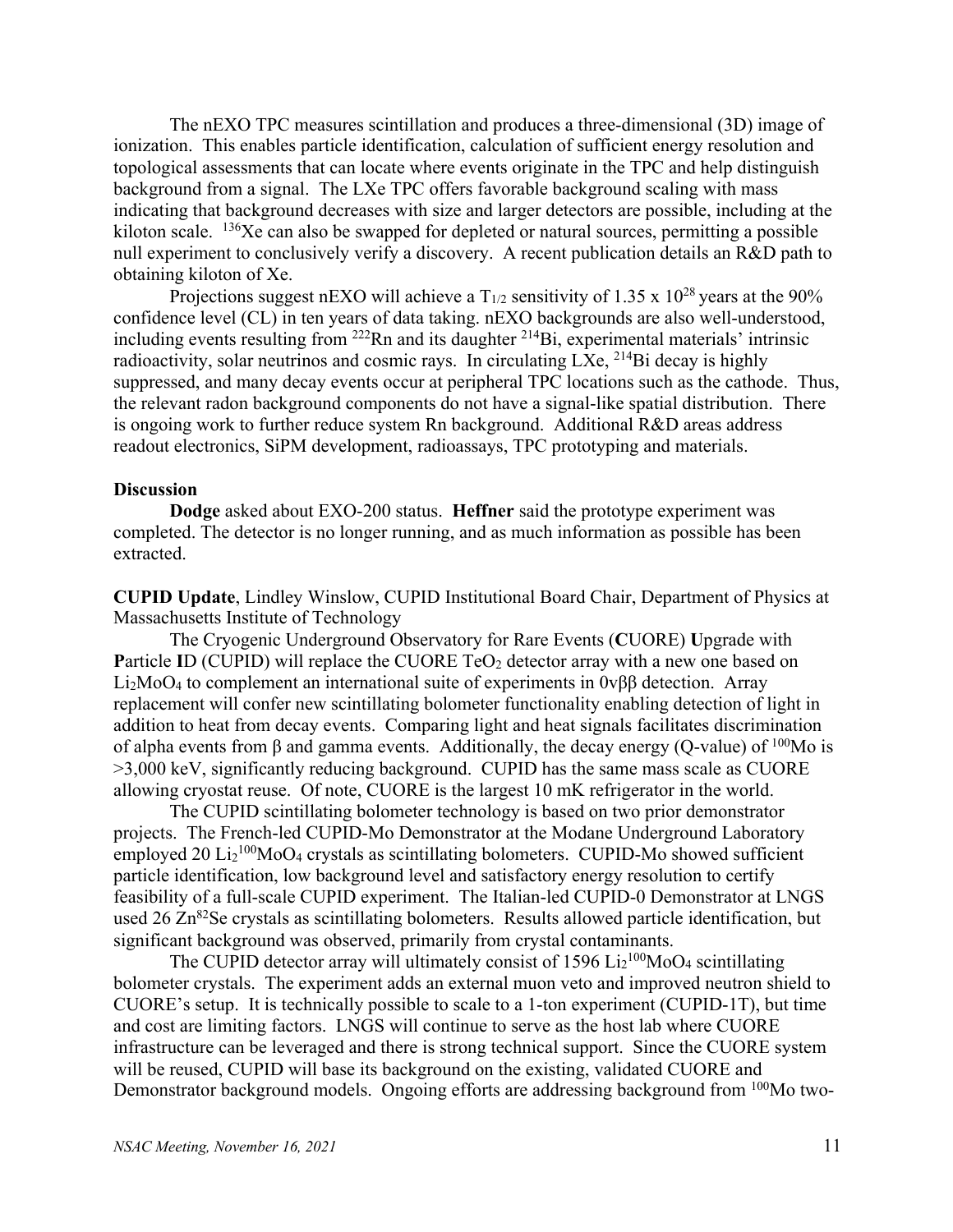neutron pileup (2vββ) to reach the background goal of  $\leq 0.5x10^{-4}$  counts/ (keV x kg x yr). CUPID aims to cover the inverted hierarchy and a fraction of normal ordering with a target sensitivity of  $T_{1/2}$  >1.1 x 10<sup>27</sup> yr (3 $\sigma$ ). Upgrading detectors or deploying CUPID-1T could augment discovery sensitivity to  $T_{1/2} > 2 \times 10^{27}$  yr (3 $\sigma$ ) or  $T_{1/2} > 8 \times 10^{27}$  yr (3 $\sigma$ ), respectively.

In addition to searching for 0vββ, CUPID's science program has potential to investigate precision two-neutrino double beta decay; 2vββ and 0vββ decays to excited states; Majoronemitting decays; tests of Lorentz invariance and charge, parity and time (CPT) violation; electric charge conservation; verification of the Pauli exclusion principles; tri-nucleon decay and bayron number conservation; light dark matter searches; supernova neutrino searches; solar axion searches; and millicharged particles.

CUPID builds on a multi-country and multi-institutional partnership led by the U.S. and Italy. The collaboration leverages a defined project structure and international funding. Isotope and crystal production are long-lead items currently driving the schedule. The timeline for deployment proposes completion of CUORE data taking in 2024; cryostat preparation and other system modifications in 2025; start of CUPID data taking in 2028 and new data and scientific results in 2030. The U.S. cost range is from \$31.2 to \$39.9, including scope contingency.

### **Discussion**

**Fatemi** inquired about CUPID's crystals. **Winslow** explained that it is easy to grow clean lithium-molybdate crystals. The crystal grower that produced crystals for CUPID-Mo is located in Russia and is already growing test crystals to verify procedures. Radiation Monitoring Devices Inc. in Massachusetts has produced natural lithium-molybdate crystals through an SBIR; these crystals have been tested. Chinese collaborators have grown crystals that will be tested at LNGS this fall.

**Dodge** asked about CUPID's timeline, expansion to CUPID-1T and LNGS logistics. **Winslow** said when CUORE finishes taking data in 2024, the collaboration will perform cryostat maintenance and install system modifications. Crystal towers will subsequently be assembled and installed with close of the refrigerator in 2028. Data taking will begin in 2029. The CUPID baseline will fill the cryostat. To advance to CUPID-1T, multiple cryostats would be necessary. These could be installed at underground laboratories around the world as a cost-effective way to leverage expertise and funds. At present, LEGEND-200 and CUORE are both running at LNGS.

**Dodge** commented on the possibility of running two experiments at SNOLab. **Radford** remarked that experimental space in SNOLab's Cube Hall will be freed in five years. **Hallman** advised that at the North American-European Summit, SNOLab indicated it could accommodate two experiments if the community desired. However, further excavation would be necessary.

Dodge dismissed the meeting for a break at 3:00 p.m. and reconvened at 3:15 p.m.

## **Neutrinoless Double Beta Decay Progress and Perspectives**, Timothy Hallman

The DOE NP Portfolio Review of LEGEND-1000, nEXO and CUPID found that each candidate ton-scale 0vββ decay experiment presented unique strengths. The total project costs (TPC), DOE-only TPC and project completion date range, respectively, are ~\$442M, ~\$257M and 2030-2023 forLEGEND-1000; ~\$406M, ~\$350M and 2028-2030 for nEXO; and ~\$64M, ~\$35M and 2028-2030 for CUPID. All three experiments were highly rated and judged worth pursuing. However, an international campaign would be necessary to realize all three experiments. The Portfolio Review also considered the Neutrino Experiment with Xenon Time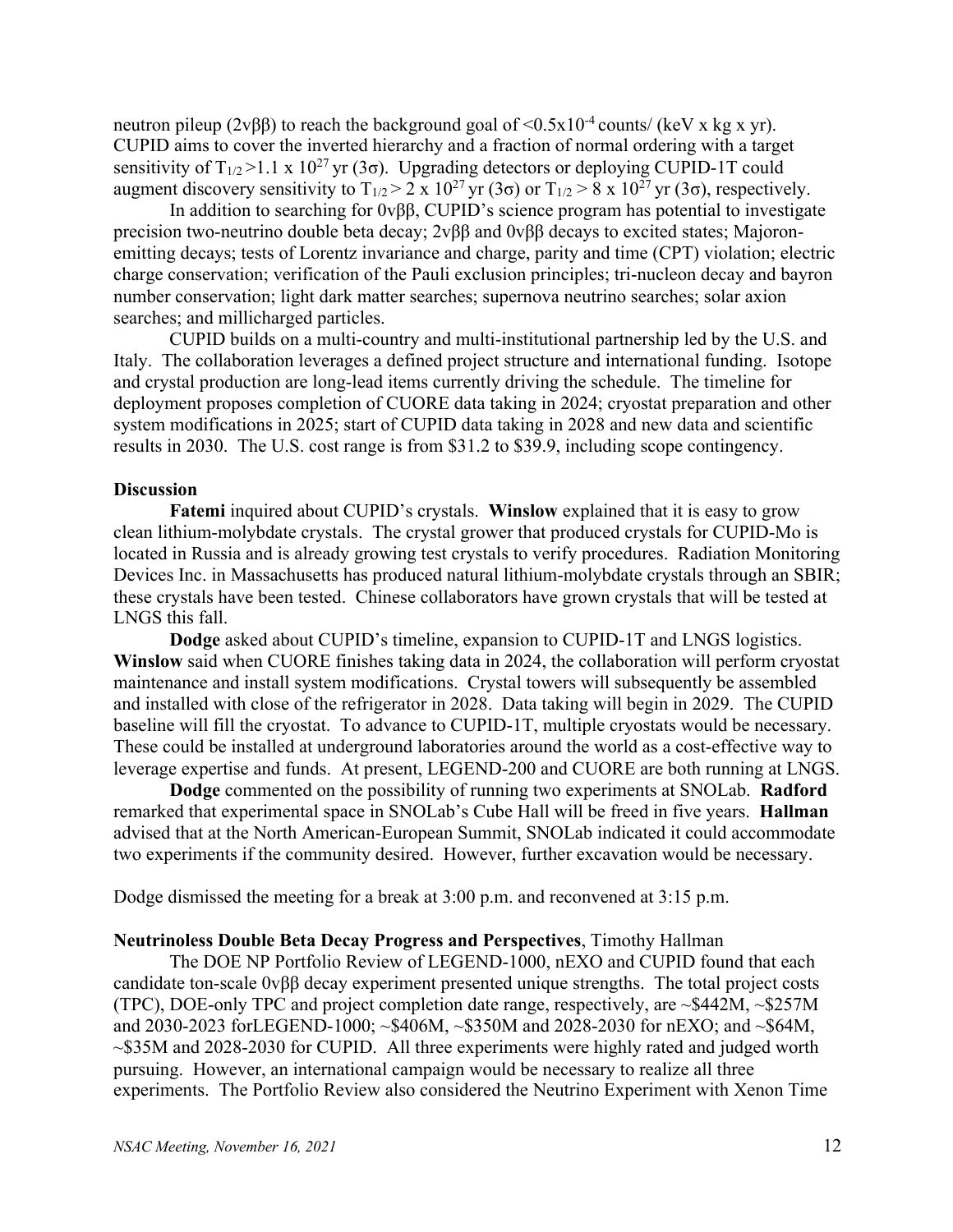Projection Chamber (NEXT) as a potential option; however, technology is not sufficiently mature.

Prior experiments have investigated a portion of the possible  $0\nu\beta\beta$  space. While a given ton-scale experiment would expand the explored space's boundaries, it would not be sufficient to address the entire possible space for 0vββ. Indeed, a single experiment might achieve a few tantalizing but inconclusive counts after  $\sim$ 10 years of construction and 10 years of operations. To provide definitive proof of 0vββ in nature, the community may need to prepare for a 0vββ campaign that engages more than one ton-scale experiment and different systematics, especially given uncertainty in nuclear matrix elements. Contemporaneous verification may be an important strategic component for the future 0vββ path.

The North American-European 0vββ Summit discussed the potential for an international campaign. DOE pointed to benefits of multiple experiments: 1) chances of a Nobel Prize are greatly increased; 2) a global investment strategy may strengthen international S&T ties; 3) collegial competition between experiments could accelerate progress; 4) a CERN-like international, intergovernmental alliance for 0vββ could result, facilitating near-term and possible future experiments like NEXT. The worldwide annual investment in accelerator-based research is  $\sim$ \$2B per year. Mounting two ton-scale experiments and CUPID would cost  $\sim$ \$1B over 10 years. Following the Summit, the National Institute for Nuclear Physics (INFN) reported that international stakeholders in 0vββ are interested in exploring whether a more formal structure for international collaboration would be beneficial. Follow-up discussions are ongoing internally within DOE and between DOE and international stakeholders. At present, the U.S.-led ton-scale experiments are pursuing CD-1 individually at a pace commensurate with available appropriations.

### **Discussion**

**Klein** agreed with the physics argument for pursing more than one ton-scale experiment and asked about project costs. **Hallman** replied that CUPID's costs are modest enough that they could be contained in the base NP funding envelope. nEXO and LEGEND-1000 would be new line items that would require additional funding, at least in part, from Congress.

**Dodge** inquired if each experiment was pursuing CD-1 separately and about the role of long-range planning. **Hallman** clarified that each experiment is not at the same stage; DOE is proceeding in a direction where each experiment would hold its own CD-1 review. Presumably, the LRP will comment on the importance of this science and whether investment in more than one experiment is warranted. There is general agreement with the logic of multiple experiments, but individual experiments may have concerns about this strategy. This approach is not without risk, and the Portfolio Review's ranking method would come into play if it proves challenging to invest in more than one ton-scale experiment.

**Wilkerson** thanked Hallman for working with the NSF to move 0vββ forward. The presented strategy is consistent with the community's message of the last decade that multiple experiments using multiple isotopes are necessary. How will international participants balance the three experiments? **Hallman** explained that this is currently being explored. The vision is to create an organization like CERN where annually proposed budgets are assessed by the Research Review Board panel and final numbers are presented to CERN management. A similar process could assess needs for 0vββ experiments and report to international stakeholders, potentially the U.S., Canada, Germany, France and/ or Spain. Each country might have preferred activities but be willing to contribute to greater needs. In principle, the global community appears to agree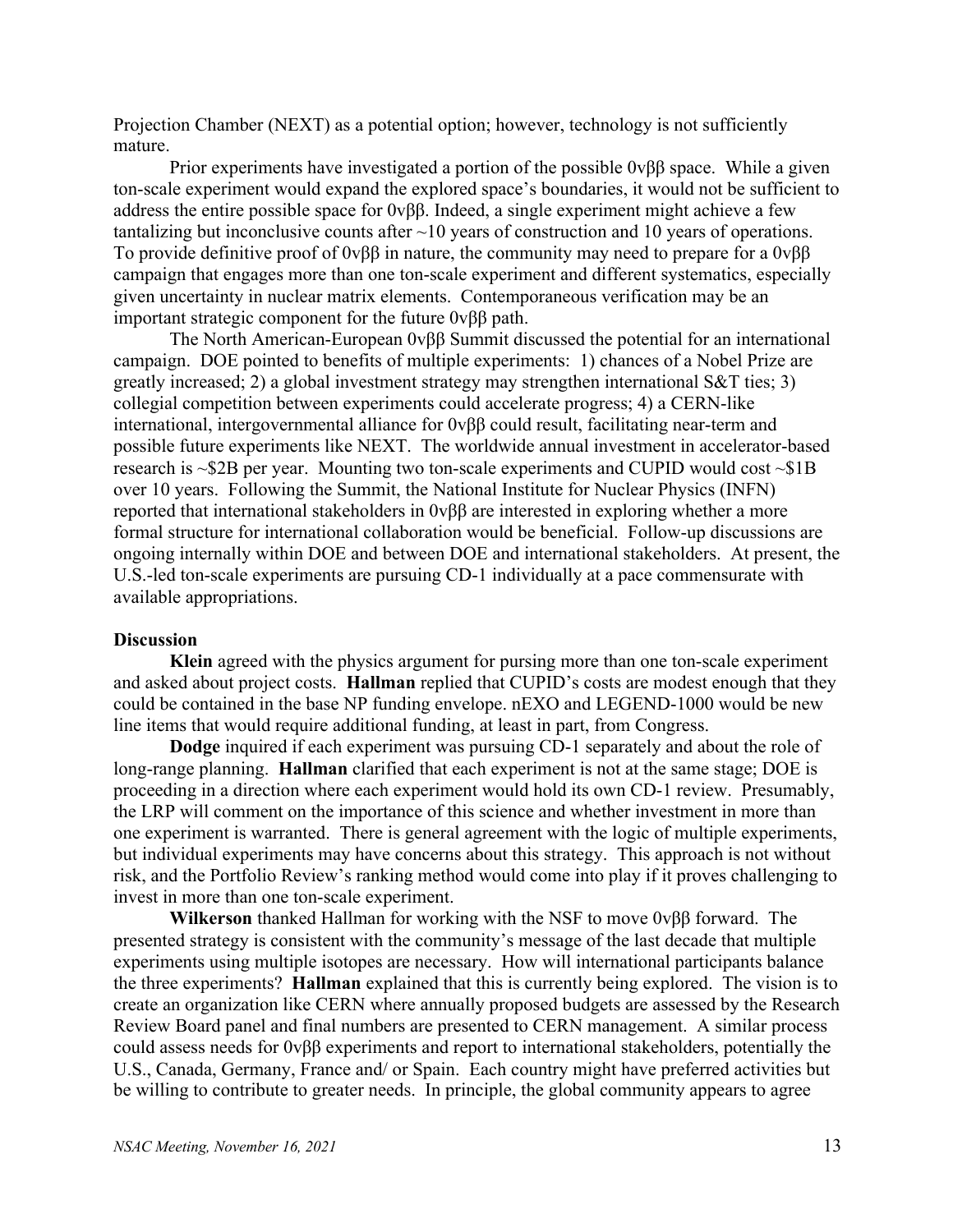that a campaign is needed. There is a lot of supporting logic, but the community cannot wait a long time to know if the proposed strategic approach is viable.

**Geesaman** echoed Wilkerson's comments. The 2015 LRP called for one U.S.-led experiment with complementary efforts. The cumulative DOE TPCs for all three projects, however, are considerably more than the value projected in the 2015 LRP.

**Hertzog** asked if the budget will support seed efforts to develop the next generation of experiments. **Hallman** answered in the affirmative. DOE does not know at what level, but continued investment will be necessary to advance R&D, presuming the community is serious about attaining an answer. Nature may push exploration of the normal hierarchy, and the Summit discussed the possibility of countries jointly providing resources to create next generation technology. This has drawn interest from potential contributors like Spain.

#### **Long Range Plan**

In anticipation of a LRP charge from the DOE and NSF, **Dodge** said NSAC requested insights to the process from those directing the prior planning experience. At the time of the 2015 LRP, Donald Geesaman was NSAC Chair and John Wilkerson was head of the DNP.

**The Nuclear Physics 2015 Long Range Plan Process**, Donald Geesaman, Argonne National Laboratory

U.S. nuclear science has been guided by NSAC LRPs since 1979. Important facilities like FRIB have been driven by their standing in these plans. DOE, NSF, and Congress must act on LRP recommendations, and thus recommendation formulation is important.

Unlike the HEP Particle Physics Project Prioritization Panel (P5) charge, NSAC works in conjunction with DOE and NSF to optimize science delivery; trust between the community and agencies is paramount. Budget constraints are real, and thus low-ball estimates of project costs are dangerous. To be effective, the entire community must support the LRP, which should address the international context. Finishing started projects is a priority. Great care must be taken in selection of LRP Working Group to provide the best advice and avoid the perception of bias.

The 2015 LRP resulted from 18 months of effort beginning with charge delivery in April 2014. Other plans were produced in as few as 6 months. Following charge delivery, a  $\sim 60$ member LRP Working Group was formed with observers from European and Asian nuclear physics associations. The DNP organized community Town Meetings, and one ad hoc meeting was assembled to address high-performance computing (HPC). A series of activities followed, including submission of white papers and a cost review of the Electron-Ion Collider (EIC). The final 2015 LRP was presented to NSAC and the public in October 2015.

Of note with regard to the LRP process, some topical areas are dominated by large facilities with significant resources, developed lab plans and user bases. Other communities are more diffuse, making consensus building a greater challenge. It can also be difficult for an open community to set priorities without a realistic budget. The importance of the science must be weighted against the community served to support the workforce. When formulating plan priorities, it is important to understand both the international context and the status of the prior plan's recommendations. Listing every project as a separate recommendation is not particularly useful; the LRP aims to prioritize science, not projects. The 2015 LRP recommendations were developed by consensus with the use of illustrative budget scenarios. Having sample budgets was important, and the LRP Working Group understood that hard choices had to be made. The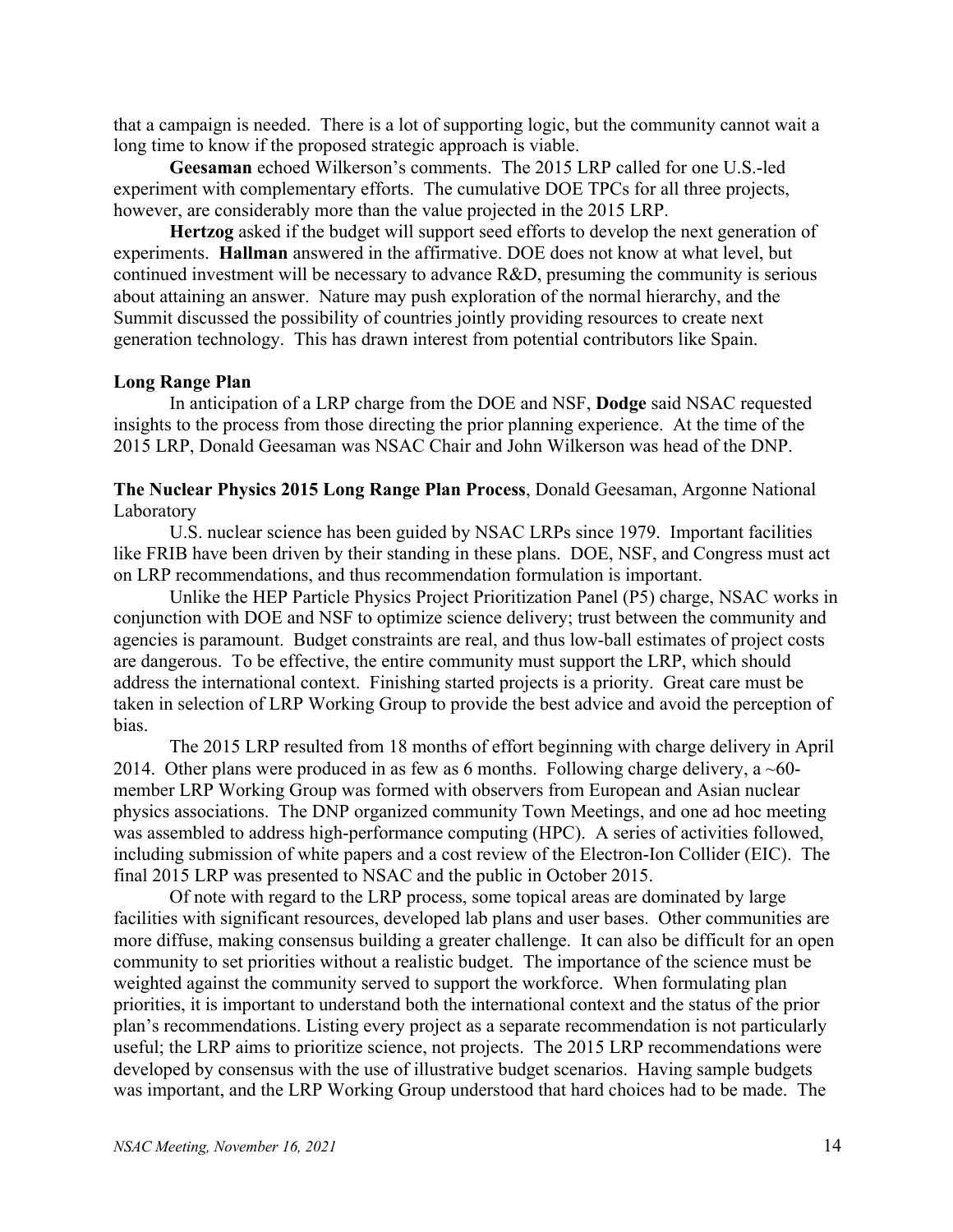LRP Working Group focused on showing what would be lost by constraints and also generated the concept of a modestly increased budget. The LPR Working Group unanimously agreed on recommendations, and the community united behind the vision. Working groups for earlier LRPs have voted on the relative priorities of different initiatives.

Though NP research funding has increased since 2015, the total, non-isotope portion of the NP budget has fallen short of the 2015 modest growth scenario. Other considerations include the National Academies of Sciences (NAS) Decadal Plan; if the LRP and Decadal Survey offer different priorities, persuading Congress to act will be challenging.

## **The Role of the Division of Nuclear Physics in the NP Long Range Plan**, John Wilkerson, University of North Carolina

The DNP facilitates community engagement in the LRP process. DNP is responsible for organizing community Town Meetings, including formulating topics; nominating topical conveners; providing guidance to conveners; offering modest financial support to each Town Meeting; and working closely with the NSAC Chair during the process. Town Meeting conveners are responsible for forming a representative organizing committee of  $\sim$ 10-20 people; communicating meeting details to the community through online and other platforms; and supervising submission of white papers to the LRP Working Group. Town Meetings may have multiple conveners to represent different topical areas within the field. Community-wide meetings are often organized as part of the DNP Fall and/ or April APS meetings but may be held as separate meetings. The DNP Chair serves on NSAC to represent the community. Depending on its length, the LRP process may span the term of two DNP Chairs.

For the 2015 LRP, the DNP Chair began organizing the planning efforts of its Executive Committee one month after the charge was delivered in May 2014. The Executive Committee selected Town Meeting topics and nominated conveners. In the intervening months, meetings were organized and held in August - September 2014. Plenary talks by the NSAC Chair, DNP Chair and conveners were held at the DNP fall meeting in October 2014. Each Town Meeting submitted white papers in January 2015. The following DNP Fall meeting in October 2015 hosted a plenary session devoted to the LRP.

From a DNP perspective, representation of all communities and their subfields is important. There is a need to strike a balance in the number of town meetings; communities with existing national user facilities and groups are well-positioned to have their views heard while there are challenges with representation of parts of the field that do not have a major home laboratory. Meetings have previously accommodated researchers with interests in multiple topics by collocating meetings. Hallway discussions have formerly been important to the process. The pandemic, however, requires consideration of the appropriate management and execution of hybrid in-person and virtual meetings. DNP may consider adopting communication software standards for town meetings.

### **Discussion**

**Bernstein** asked about the importance of leveraging cross-disciplinary work that benefits from nuclear physics. **Geesaman** said it is very important that the LRP illustrate the benefit of nuclear physics to other communities. The LRP may also document how nuclear physics benefits from other sciences and technologies. Each prior LRP has a chapter devoted to this topic. Town Meeting conveners for the 2015 LRP were asked to consider cross-disciplinary impact. The Education and Innovation Town Meeting specifically addressed those issues.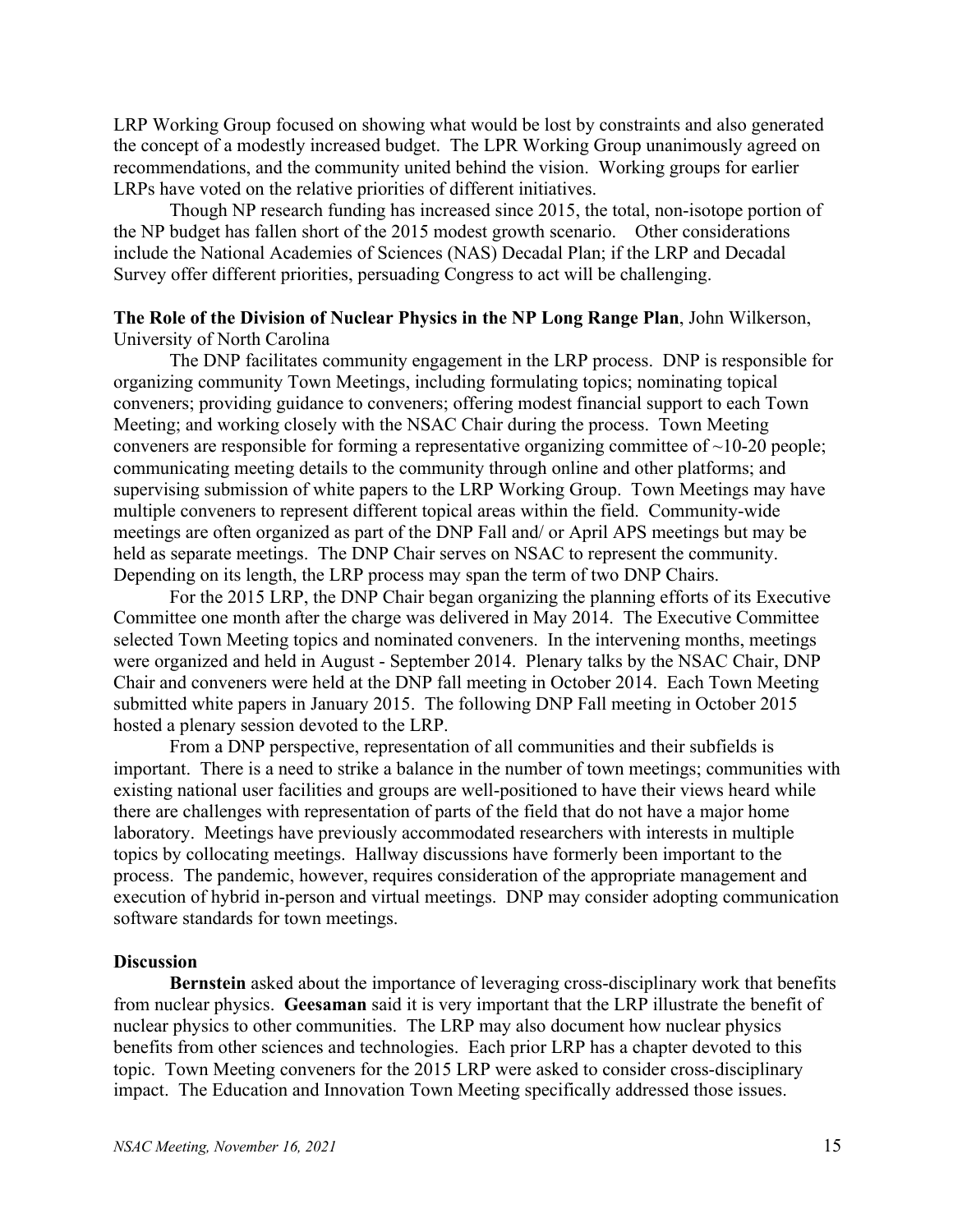Though COVID-19 restrictions have eased and hallway discussions are invaluable, **Downie** cautioned that many institutions currently have constrained budgets. Costs should be minimized because many may not have access to travel support. Also, the NAS Decadal Survey, devotes a section to DEI. Perhaps the LRP should consider including DEI content, especially given concerns within the NP community. A minor investment from the national labs or other funding agencies could provide an ombudsman to help with issues in larger collaborations. Finally, APS is advocating for the use of the APS Engage communication platform. Slack may be viewed as unwelcome competition and selecting Slack will require payment for its use and to retain messages. **Geesaman** offered a personal opinion. Since high value is being centered on DEI, he hopes more emphasis will be placed on DEI issues in the next LRP than in the past. **Wilkerson** agreed. Since becoming Chair, the DNP has been actively pushing for DEI. This is an important issue that should be included.

**Kester** asked about gathering input on technology development, especially regarding accelerators in relation to the EIC and FRIB. **Geesaman** said Town Meeting conveners were instructed to collect this information. The LRP included a specific initiative addressing accelerator and detector R&D for both the EIC and 0vββ. The LRP Working Group included individuals with expertise in those areas, but the process could have been more thorough.

**Horn** inquired if AI for nuclear physics might merit a separate Town Meeting. **Wilkerson** called attention to AI in addition to quantum computing as strongly overlapping areas that may warrant other Town Meetings or mini meetings. Depending on the Town Meeting itself, participants may address areas where this rapid technological advancement has a large impact.

**Dodge** asked about the ad hoc Town Meeting for the 2015 LRP. **Wilkerson** replied that the meeting addressed HPC.

Returning to DEI, **Yennello** agreed with Downie. DEI is receiving more attention now than in the past and will be addressed by LRP workforce development. The LRP may also consider the importance of nuclear data and how it feeds into other applications as a way of demonstrating nuclear physics' importance to the world. The Isotope R&D and Production (IP) program is no longer in NP, but there is a relevant connection through nuclear data. Finally, the LRP is received by DOE and NSF, but there are some aspects of the NP field that are adjacent to and supported by the National Nuclear Security Administration (NNSA). Lines must be respected, but there should be some mutual awareness of what lies to either side of those lines. **Wilkerson** agreed. Differentiating nuclear physics from particle physics, especially in fundamental symmetries and neutrinos, is challenging. Agencies pay close attention to distinctions, and NP must honor how different agencies approach Congress and how money is allocated. Involving NNSA, IP and other communities as LRP observers offers a chance to gather feedback.

**Bernstein** concurred with Yennello. NP has successfully leveraged NP's connections to the application community to validate NP work. Of note, personal experience has demonstrated that the NP LRP can be an important tool for communicating with those working for the NNSA. Did the prior LRP intentionally direct content towards the NNSA? **Geesaman** said connections to national security were discussed in the LRP Applications section noting NNSA relies on NP work to move forward.

**Dodge** asked about LRP Working Group composition and consensus processes. **Geesaman** explained the 2015 Working Group comprised 60 individuals. Working groups traditionally include all NSAC members and the DNP chair line. A self-imposed rule stated that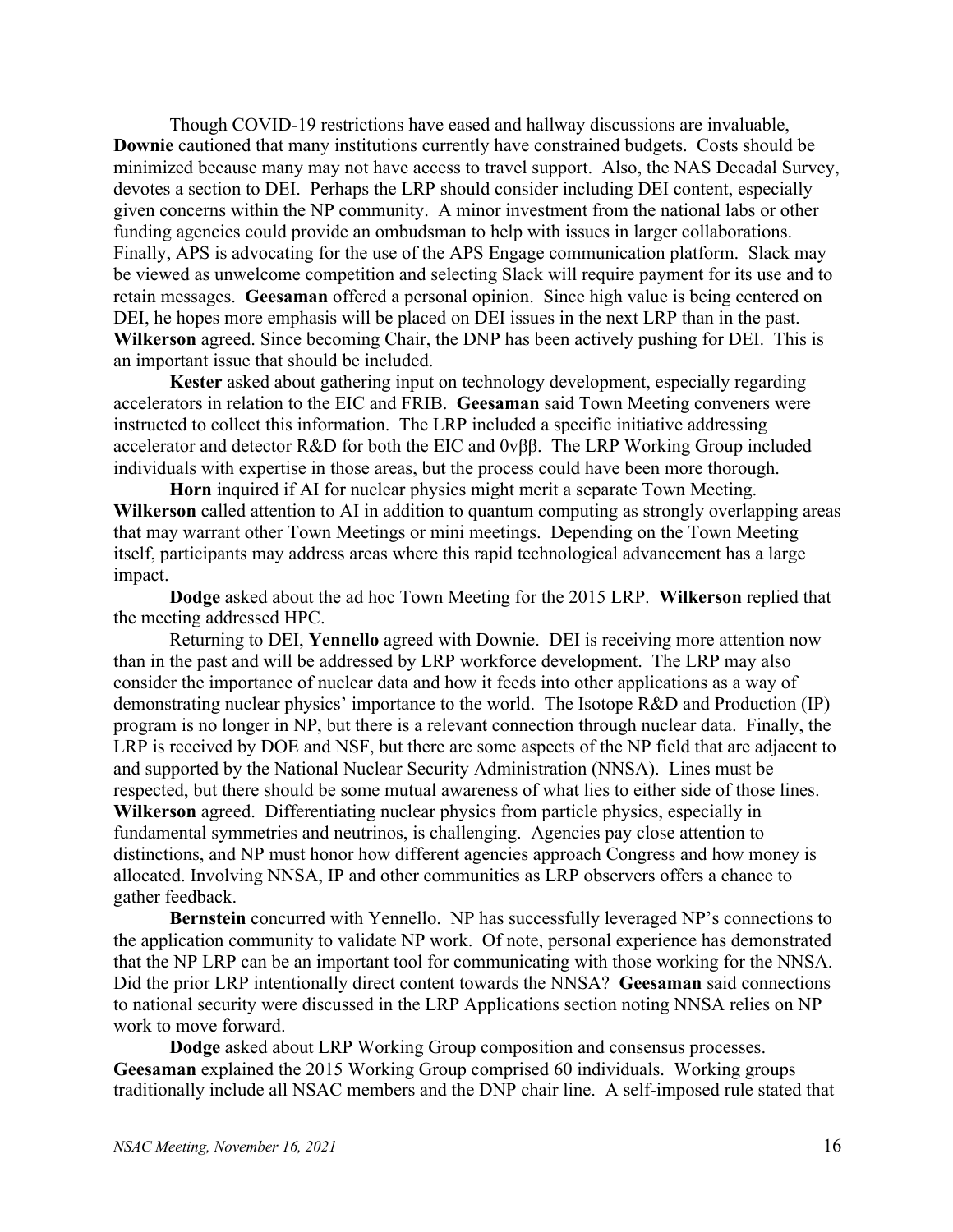no more than three individuals from any one institution could be members. This rule can be constraining if many individuals from the same institution are members of NSAC and/ or DNP Town Meeting conveners. However, not all Town Meeting conveners wanted to be Working Group members. Other considerations include geographic, gender and age diversity and ensuring there are approximately equal numbers of individuals representing each nuclear physics subarea. It is a delicate process. All 2015 LRP recommendations were made through consensus.

**Wilkerson** inquired whether Geesaman waited for convener designations before naming the LRP Working Group. **Geesaman** did not wait for conveners to be identified before issuing LRP Working Group invitations. Conveners were named by the time the last LRP Working Group members were selected. It was important to have the LRP Working Group solidified before any of the Town Meetings took place because then the LRP Working Group members understood their responsibility to actively participate in those meetings.

**Hertzog** asked when the LRP process will begin. **Geesaman** commented that if the FY22 budget is a disaster, it would be an inopportune time to start the LRP. If the budget is reasonable, it is up to the agencies to decide whether more guidance is needed and if new initiatives should be injected. **Hallman** replied that a charge is likely to come in a timeframe for this conversation to be relevant. FY22 appropriations will hopefully be made in in the spring of 2022.

**Julieta Gruszko** called attention to the ongoing HEP Snowmass process and noted that activities will potentially overlap with LRP processes. **Hallman** affirmed that joint activities could be considered. The two processes, however, have some different qualitative features and have always been carried out independently in the past. Since NSAC has successfully conducted its own LRP over many decades, it might be wiser not to change a successful model.

**Bernstein** asked if LRP processes should be modified to take the federal deficit into account. **Hallman** recommended that the LRP Working Group consider both optimistic and more sober funding scenarios. Documents resulting from blue sky scenarios are usually not helpful. Typically, DOE NP provides an envelope of budget possibilities. Last time, flat and modestly optimistic scenarios were provided. Budgets go up and down, and it is important not to get too wrapped up in the moment.

**Dodge** remarked that NSAC will wait for a charge from the agencies but should begin thinking about timing for the next meeting as these activities may be linked.

**Yennello** inquired if the DNP chair line should begin considering LRP activities. **Dodge** advised starting early if the chair line was willing.

**Hallman and Dodge** thanked Geesaman and Wilkerson for their insights and service.

**Dodge** asked if either Geesaman or Wilkerson would have done anything differently in hindsight. **Geesaman** ignored some received advice but is not sure what could have been done differently in those instances. **Wilkerson** added that Geesaman dealt with a much harder problem than did the DNP. The LRP was well done. Budget scenarios provided by agencies were helpful. Ultimately, the science motivates and justifies funding.

#### **Public Comment**

None.

### **Meeting adjourned at 4:53 pm by Gail Dodge.**